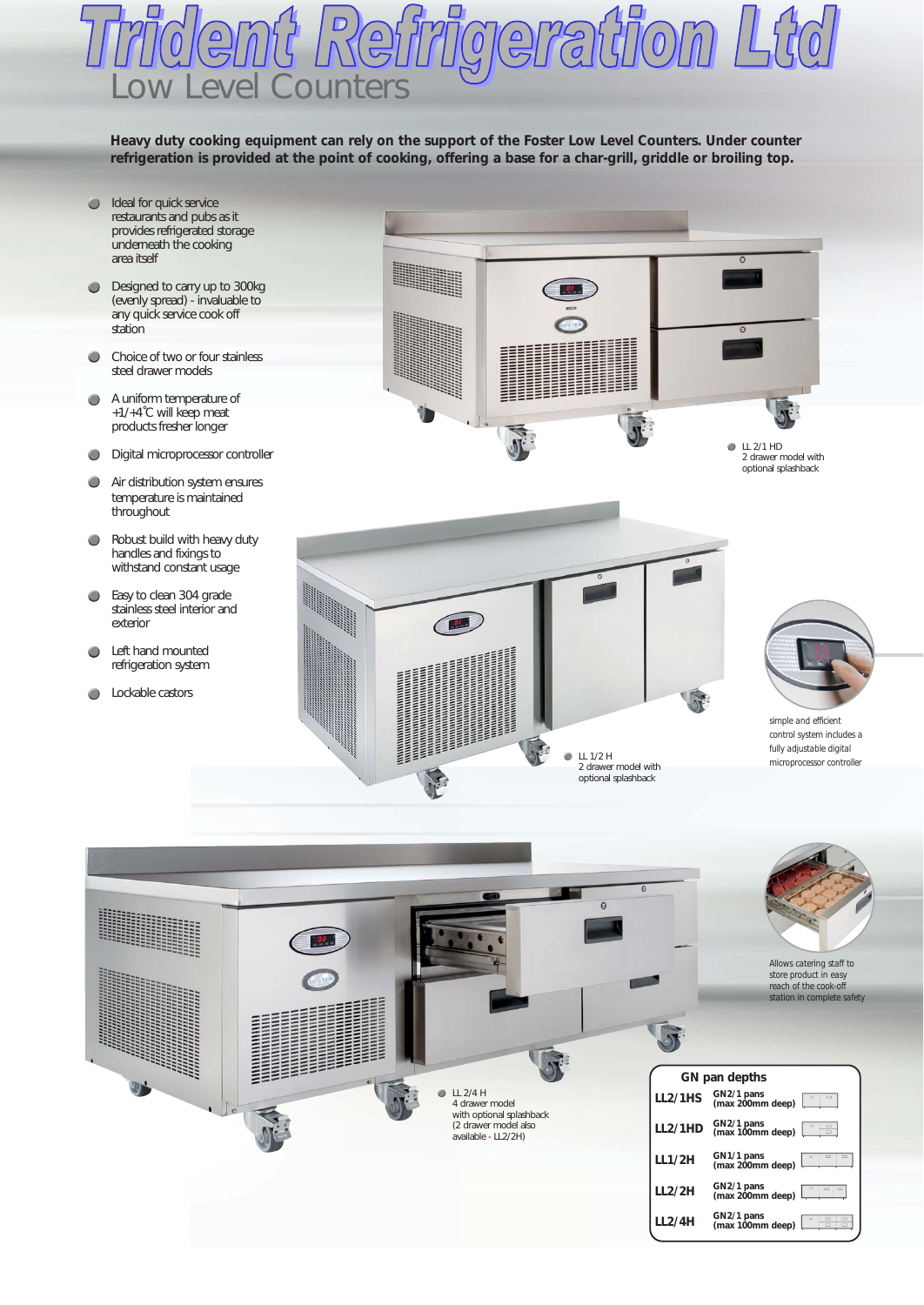## Undercounter Cabinets

## storage at your fingertips

**These convenient, practical and tough Under Counter Cabinets offer on the spot storage of products right where it's needed - at the point of preparation. And all at value-for-money prices designed to meet your budget.**

## 140 & 150 Undercounter Cabinets

**Developed in conjunction with customer needs these Under Counter Cabinets are designed to maximise storage in the busy prep area.**

- $\bullet$ Choice of two storage temperatures refrigerator +3/+5˚C freezer -18˚C/-21˚C
- $\bullet$ Stainless steel exterior as standard with aluminium interior
- Front breathing refrigeration ۸ system, suitable for use even in enclosed areas
- **Easy to use microprocessor controls** with digital display on the front for easy visual reference
- Magnetic door gasket gives effective  $\bullet$ seal and is removable for easy cleaning
- Door lock for security
- New HR150 with drawers available  $\bullet$
- 140 model 600mm depth to suit a narrow site requirements





*dual fan refrigeration system fitted to 200 and 360 models*

*infill shelf increases the storage capacity on the 360 model*

**LR 150** 

*easy to use* 

*microprocessor with clear LED temperature*

*display*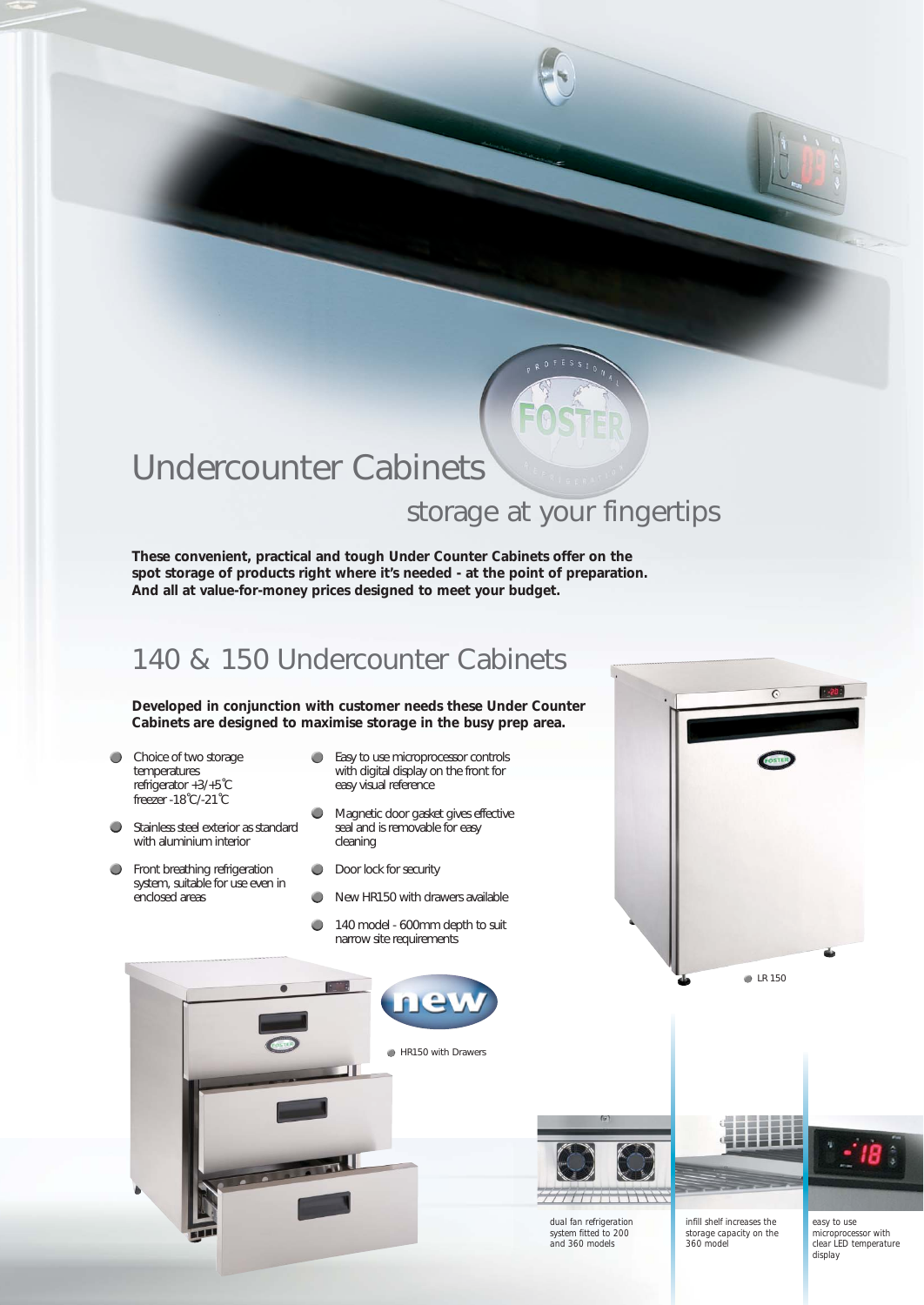### 200 & 360 Undercounter **Cabinets**

**These larger capacity Undercounter Cabinets are designed to squeeze out the maximum storage area in even the most space restricted kitchens.**

**The 200 & 360 models offer all the features of the 140 & 150 models plus**

**Dual forced air fan system to** ensure temperature is maintained in the hardest working kitchens







#### HR 120 stainless steel finish

#### **120 & 240 Space Saver models**

- Two capacities available; single  $\bullet$ door 120 and double door 240
- Refrigerator +1/+4˚C and freezer  $\bullet$ -18˚C/-21˚C temperature available, digital temperature display
- **Broadway option available on the** 120 model (540mm depth)
- $\bullet$ Forced air circulation for even cooling and high performance in busy kitchens

## Space Saver 120 & 240 Undercounter Cabinets

**Introducing the new Space Saver range, these narrow width undercounter cabinets accept Gastronorm 1/1 size containers and are ideal for point of use work out.**

HR 240 stainless steel finish

- Front breathing refrigeration  $\bullet$ system facilitates siting in enclosed areas
- Automatic defrost and condensate  $\bullet$ evaporation for easy operation
- $\bigcirc$ Interior and exterior finished in 304 stainless steel
- Stainless steel reinforced worktop ۸ offers a useful work surface area



Trident Refrigeration Trident House, 7, High Road, Ickenham, Middlesex, UB10 8LE Tel: 01895 637900 jim@tridentfridge.com